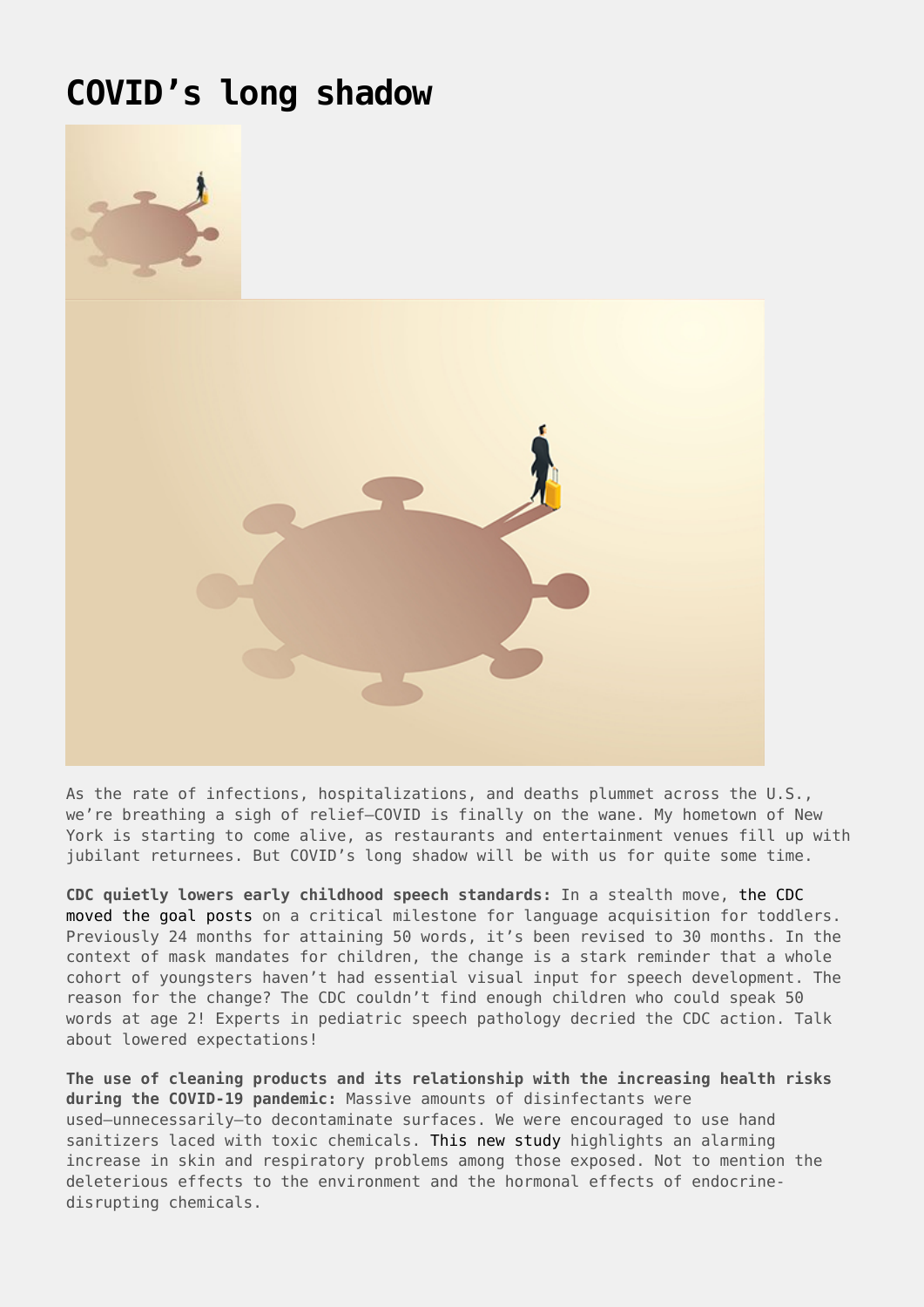**Pandemic upends breast cancer diagnoses: Study documents fewer early-stage and more late-stage breast cancer diagnoses as patients delay care:** There's an uptick in advanced cancer diagnoses. [The researchers conclude](https://www.sciencedaily.com/releases/2022/02/220215125457.htm) the results *"suggest that concerns and consequences caused by the pandemic have prompted at least some patients to delay routine health care, such as screenings or doctor visits, that might have revealed early stage diagnoses."* The same trend is emerging for other cancers and medical conditions that might have been more amenable to treatment if detected early.

**Years of life lost during the pandemic significantly higher in deprived areas, study finds:** A funny happened during the pandemic: There were far more deaths, but only about a third of them were directly attributable to COVID. Many were ["deaths of](https://www.medicalnewstoday.com/articles/deaths-of-despair-on-the-rise-in-the-us-why-here-and-not-in-other-nations) [despair"](https://www.medicalnewstoday.com/articles/deaths-of-despair-on-the-rise-in-the-us-why-here-and-not-in-other-nations) due to alcoholism, suicide, violence and drug use. [The poor and unemployed](https://www.sciencedaily.com/releases/2022/02/220215140747.htm) [were disproportionately affected.](https://www.sciencedaily.com/releases/2022/02/220215140747.htm) COVID may recede, but the underlying causes for these excess deaths remain. We're doing worse than many other advanced countries in coping with this "other pandemic."

**Nearly 1 in 5 Health Care Workers Have Quit Their Jobs During the Pandemic:** Burnout and foolish policies that resulted in the firing of health care workers who refused vaccinations and boosters (many who'd had COVID and thus had natural immunity) [resulted in a mass-defection of first-line providers.](https://morningconsult.com/2021/10/04/health-care-workers-series-part-2-workforce/) Many doctors in private practice couldn't weather the lockdowns, and took early retirement.

**Americans less likely to have sex, partner up and get married than ever:** COVID has even made us less sexy: [The 2021 General Social Survey](https://www.cnn.com/2022/02/14/health/valentines-day-love-marriage-relationships-wellness/index.html) revealed that 26% of Americans over 18 didn't have sex once in the past 18 months; it's the first time that the percentage of Americans who had sex once a month or less has topped 50% (by comparison, in 1989, only 36% of Americans had sex less than once a month). Blame fewer couples living together, aging populations, the effects of lockdowns and social isolation, the "ick" factor associated with hooking up, increased anxiety and depression which saps libido, decreased metabolic fitness that undermines sexual performance, ubiquitous endocrine disruptors in the environment, not to mention the pervasiveness of online porn during the pandemic, creating unrealistic expectations for in-person sex.

**Long COVID: 'Mass disability event' warning for virus sufferers:** A certain percentage of those who contracted COVID—estimates range from 10-50%—will languish with [an array of baffling symptoms.](https://www.news.com.au/technology/science/human-body/mass-disability-event-warning-as-huge-numbers-diagnosed-with-long-covid/news-story/d541286fc71ac1b2a262ac798238d4ec) These include fatigue, exercise intolerance, muscle aches, heart palpitations, breathlessness, brain fog, and lightheadedness. Some COVID sufferers [may permanently lose their taste and smell.](https://www.dailymail.co.uk/health/article-10480771/Will-people-lose-sense-smell-good-Covid-19.html) Long COVID or Long-Haulers' Syndrome resembles Chronic Fatigue Syndrome (CFS) and so-called chronic Lyme Disease. Some skeptics label it psychosomatic, but it's accompanied by wellcharacterized markers of inflammation and immune dysregulation. [An intriguing](https://www.frontiersin.org/articles/10.3389/fneur.2021.701419/full) [theory](https://www.frontiersin.org/articles/10.3389/fneur.2021.701419/full) suggests that it is, in part, "all in the head", not in the imaginary sense, but as a verifiable biomedical entity: *"Interestingly, stress induces the release of corticotropin-releasing hormone (CRH) from the paraventricular nucleus of the hypothalamus. CRH activates glial-cells and mast cells through CRH receptors and releases neuroinflammatory mediators."* Thus, the stress of feeling ill results in a feed-forward mechanism that perpetuates Long COVID. Hopefully COVID will become the impetus for more research on treatments for oft-ignored CFS.

**Polarization:** COVID has heightened the political divide. Hotly contested issues over its management—vaccine mandates, masking, lockdowns—have pitted Americans against each other, with the media and politicians exploiting the divide. The number of Americans who report that politics is affecting their mental and physical wellbeing [is soaring.](https://www.studyfinds.org/american-politics-feel-sick/) 4 in 10 Americans cite politics as a major stressor in their lives. *"50 to 85 million people blame politics for causing fatigue, feelings of*